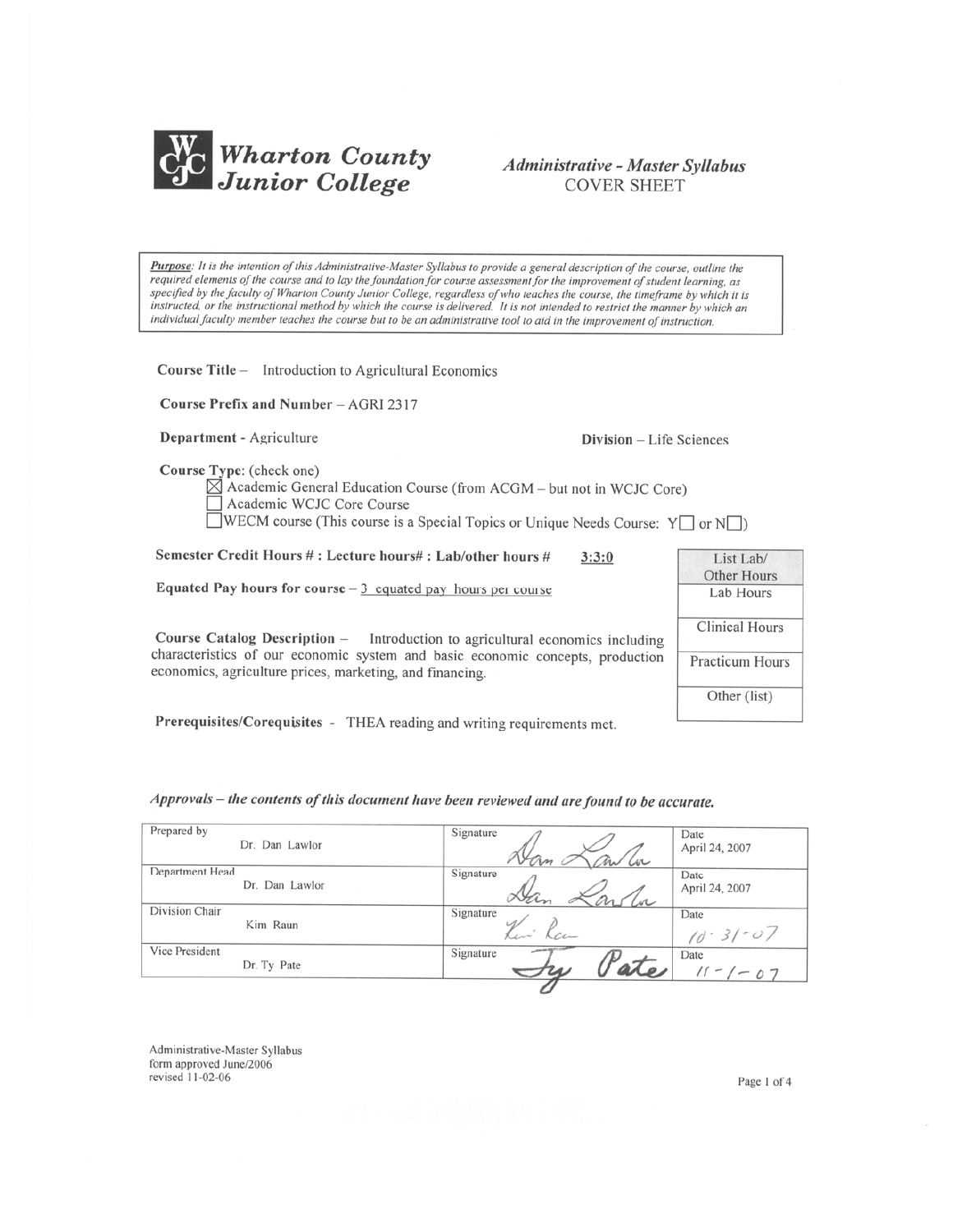

**I. Topical Outline** – Each offering of this course must include the following topics (be sure to include information regarding lab, practicum, clinical or other non lecture instruction):

## **Lecture:**

| <b>TOPICAL OUTLINE</b>                           | DEDICATED INSTRUCTIONAL TIME |
|--------------------------------------------------|------------------------------|
| What is Agricultural Economics?                  | One week                     |
| The U.S. Food and Fiber Industry                 |                              |
| Understanding Consumer Behavior: Theory of       | One week                     |
| Consumer Behavior; Consumer Equilibrium and      |                              |
| <b>Market Demand</b>                             |                              |
| Measurement and Interpretation of Elasticities   | Two weeks                    |
| Assessing Business Performance                   | One week                     |
| Introduction to Production and Resource Use      | One week                     |
| Economics of Input Substitution                  | One week                     |
| Market Equilibrium and Product Price:<br>Perfect | Two weeks                    |
| Competition                                      |                              |
| Market Equilibrium and Product Price: Imperfect  | Two weeks                    |
| Competition                                      |                              |
| Government Intervention in Agriculture           | One week                     |
| Macroeconomic Policy Fundamentals                | Two weeks                    |
| <b>Fiscal Policy and Budget Deficits</b>         | Two weeks                    |

## **II. Course Learning Objectives**

| <b>Outcome/Objective</b>                                                                                                           | <b>Assessment Method</b>          |
|------------------------------------------------------------------------------------------------------------------------------------|-----------------------------------|
| 1. Identify, read, and interpret graphs.                                                                                           | 1. Lecture exams                  |
| 2. Explain the basic functions for the agricultural<br>price support system.                                                       | 2. Lecture exams and Gateway exam |
| 3. Plot economic data and interpret equilibrium<br>points.                                                                         | 3. Lecture exams and Gateway exam |
| 4. Explain various financial concepts as they relate<br>to agriculture.                                                            | 4. Lecture exams and Gateway exam |
| 5. Describe how the U.S. farmer can compete in<br>the current global economy and how these<br>concepts are relevant to daily life. | 5. Lecture exams and Gateway exam |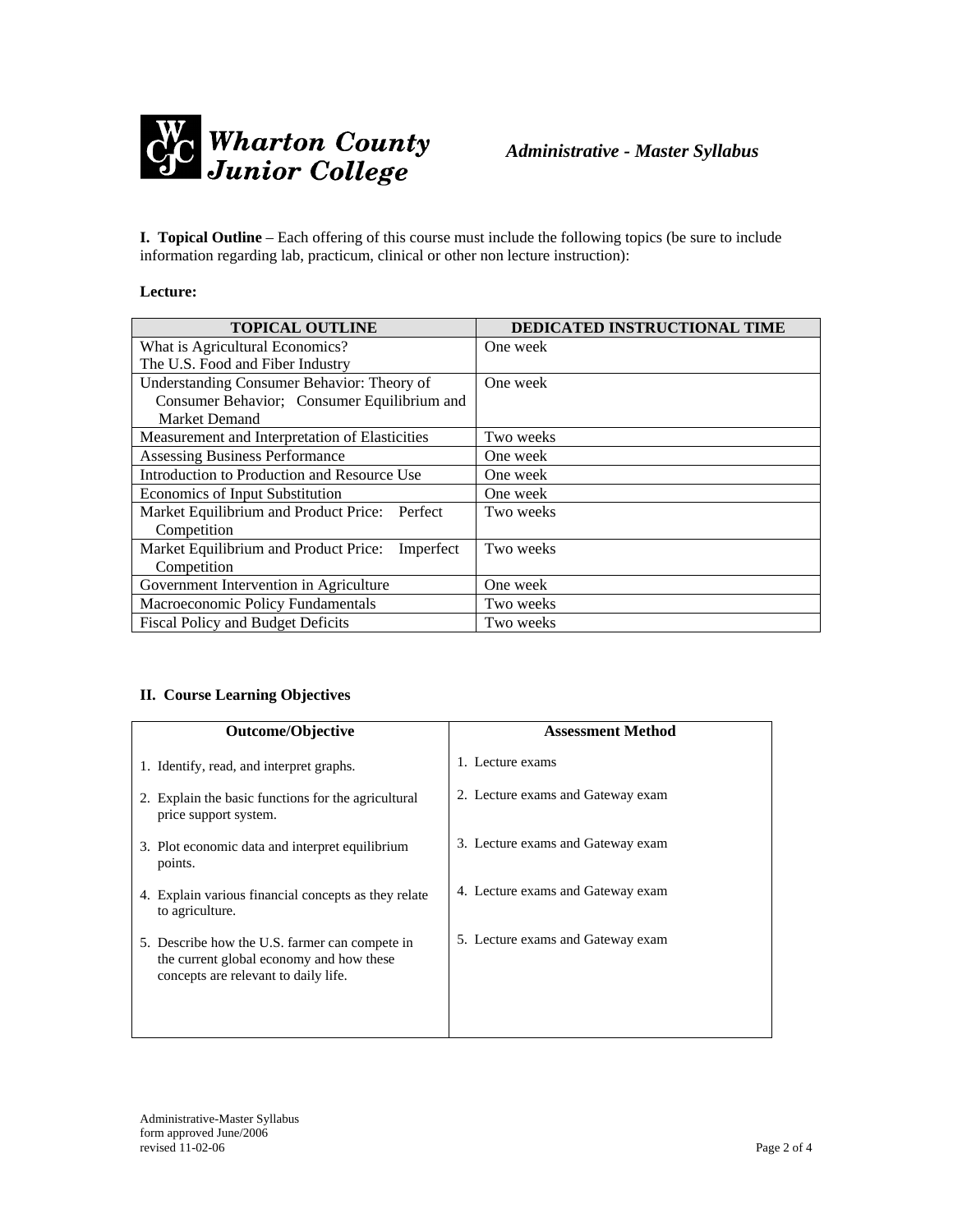## **III. Required Text(s), Optional Text(s) and/or Materials to be Supplied by Student.**

Introduction to Agricultural Economics, Fourth Edition. 2006. Penson, Capps, Rosson and Woodward. Prentice-Hall, Inc., Upper Saddle River, New Jersey 07458. ISBN 0-13-117312-X (required)

## **IV. Suggested Course Maximum** – **Lecture 30**

#### **V. List any specific spatial or physical requirements beyond a typical classroom required to teach the course**.

The lecture room should include sufficient dry erase (or chalk) board for notes and illustrations, a computer with internet access and overhead computer projector, and a traditional overhead projector.

### **VI. Course Requirements/Grading System – Describe any course specific requirements such as research papers or reading assignments and the generalized grading format for the course:**

Students are required to read the textbook chapters assigned to them. Throughout the semester, the students have 3 major lecture exams, attendance, chapter question assignments and a comprehensive final. Together, these items comprise 80% of their total grade for the semester. The final exam alone counts for 20% of their semester grade. There is a standardized GATEWAY EXIT EXAM that is administered as the final exam. This is a comprehensive exam over material from the entire semester. The results of these exams are kept for department statistics for improvement in course instruction.

#### **Evaluative Procedures:**

The following method is used to arrive at the final grade:

| Each of the 3 lecture exams $(1/5^{th}$ each) - total of 60% |           |
|--------------------------------------------------------------|-----------|
| <b>Comprehensive Final</b>                                   | 20%       |
| <b>Ouizzes and Assignments</b>                               | 20%       |
| <b>Attendance</b>                                            | 20%       |
| Drop the lowest grade                                        | $(-20\%)$ |
| <b>Total</b>                                                 | 100%      |

**The grade classifications as outlined in the College Catalog are employed:** 

| A | $90 - 100\%$ -Excellent    |
|---|----------------------------|
| В | $80 - 89\%$ - Good         |
|   | $70 - 79\%$ - Average      |
|   | $60 - 69\%$ - Poor         |
|   | <b>Below 60% - Failure</b> |
| W | Withdrawn                  |

#### **Statement on Critical Thinking:**

**Student's acquisitions of critical thinking skills in agriculture courses are achieved through the following activities:** 

- **1. Reading requirements involve critical thinking skills in order to apply acquired knowledge to the agricultural economics.**
- **2. Attendance encourages participation and enhances learning.**
- **3. Exams (major and quizzes) require critical thinking skills primarily in the solving of problems, learning new vocabulary words, and in the synthesis of conclusions from previously acquired information.**